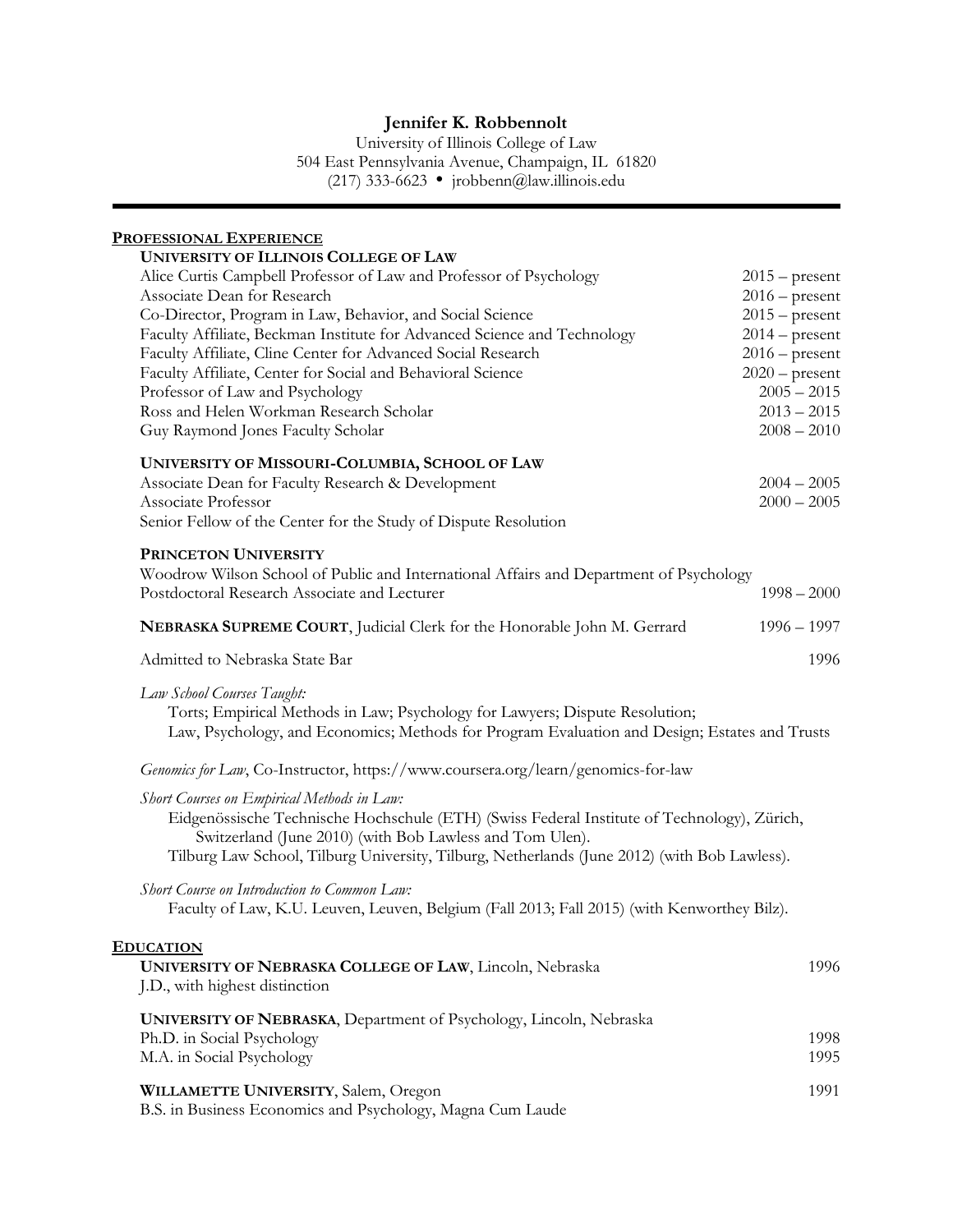### **PUBLICATIONS**

## BOOKS:

PSYCHOLOGY FOR LAWYERS: UNDERSTANDING THE HUMAN FACTORS IN NEGOTIATION, LITIGATION, AND DECISION MAKING

PSYCHOLOGY FOR LAWYERS (ABA Publishing, 2d ed., forthcoming 2021) (with Jean Sternlight).

PSYCHOLOGY FOR LAWYERS (ABA Publishing, 2012) (with Jean Sternlight).

- Received Wayne R. LaFave Award for Excellence in Faculty Scholarship
- Featured in American Psychological Association's MONITOR ON PSYCHOLOGY (Nov. 2012).
- Reviewed in DISPUTE RESOLUTION MAGAZINE, Summer 2013, at 27 (by Richard Birke).
- Reviewed in NAELA J. (Nat'l Acad. of Elder Law Attorneys), Spring 2015 (by Tamara Trujillo).
- Excerpted in DEBORAH EPSTEIN ET AL., THE CLINIC SEMINAR (2014).

THE PSYCHOLOGY OF TORT LAW (NYU Press, 2016) (with Valerie P. Hans).

- Received Wayne R. LaFave Award for Excellence in Faculty Scholarship
- Nominated for Pound Civil Justice Institute's Civil Justice Scholarship Award
- Nominated for American Psychology-Law Society Book Award
- Reviewed in 43 J. L. & SOC'Y 474 (2016) (by Sally Lloyd-Bostock).
- Reviewed in 57 JURIMETRICS 145 (2016) (by Joe Sanders).
- Reviewed in PSYCCRITIQUES, June 2016 (by Edie Greene).
- Reviewed in CHOICE, June 2016 (by P. Lermack).
- Excerpted in SAN FRANCISCO DAILY JOURNAL & RIVERSIDE BUSINESS JOURNAL (Jan. 2016).

EMPIRICAL METHODS IN LAW

EMPIRICAL METHODS IN LAW (Aspen, 2d ed., 2016) (with Robert M. Lawless & Thomas S. Ulen).

EMPIRICAL METHODS IN LAW (Aspen, 2010) (with Robert M. Lawless & Thomas S. Ulen).

- Translated into Korean, Bobmunsa Publishing Company (2014).
- Reviewed in 20 INSOLVENCY L.J. 78 (2012) (by David S. Morrison).
- Reviewed in 64 REV. FAC. DIREITO UFMG 583 (2014) (by Prudente et al.) (in Portuguese).

DISPUTE RESOLUTION & LAWYERS

NEGOTIATION & LAWYERS (West, forthcoming 2021) (with Art Hinshaw, Alyson Carrel, Leonard L. Riskin, Chris Guthrie, Richard Reuben & Nancy Welsh).

DISPUTE RESOLUTION & LAWYERS (West, 6th ed. 2019) (with Leonard L. Riskin, Alyson Carrel, Chris Guthrie, Art Hinshaw, Richard Reuben & Nancy Welsh).

DISPUTE RESOLUTION & LAWYERS ABRIDGED EDITION (West, 5th ed. 2014) (with Leonard L. Riskin, Chris Guthrie, Richard Reuben & Nancy Welsh).

DISPUTE RESOLUTION & LAWYERS (West, 5th ed. 2014) (with Leonard L. Riskin, Chris Guthrie, Richard Reuben, & Nancy Welsh).

DISPUTE RESOLUTION & LAWYERS ABRIDGED EDITION (West, 4th ed. 2009) (with Leonard L. Riskin, Chris Guthrie, Richard Reuben & Nancy Welsh).

DISPUTE RESOLUTION & LAWYERS (West, 4th ed. 2009) (with Leonard L. Riskin, Chris Guthrie, Richard Reuben, & Nancy Welsh).

DISPUTE RESOLUTION & LAWYERS ABRIDGED EDITION (West, 3d ed. 2006) (with Leonard L. Riskin, James E. Westbrook, Chris Guthrie, Timothy J. Heinsz, & Richard Reuben).

DISPUTE RESOLUTION & LAWYERS (West, 3d ed. 2005) (with Leonard L. Riskin, James E. Westbrook, Chris Guthrie, Timothy J. Heinsz, & Richard Reuben).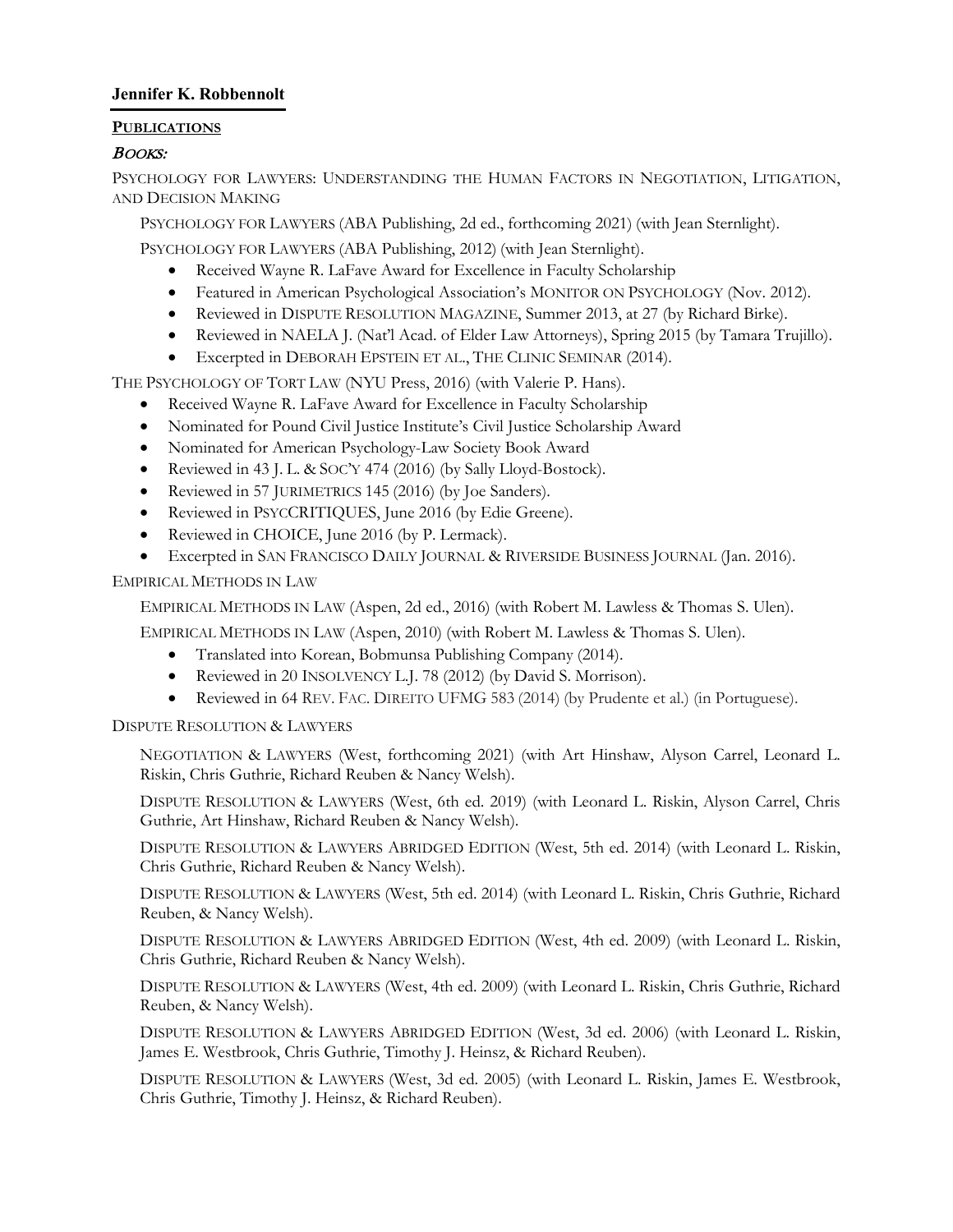#### ARTICLES AND CHAPTERS:

*Perceptions of Settlement*, under review (with Jessica Bregant & Verity Winship).

*Apologies in Attorney Discipline*, \_\_ GEO. J. LEGAL ETHICS \_\_ (forthcoming 2021) (with Leslie Levin).

*Military Service Members' Reactions to Amends for Lawful Civilian Casualties*, 2021 ILLINOIS L. REV. \_\_ (forthcoming) (with Lesley Wexler).

*The Role of Lawyers and Law Schools in Fostering Civil Public Debate,* UConn Law Review Symposium on How We Argue Now: The Moral Foundations of Politics and Law, \_\_ CONN. L. REV. \_\_ (forthcoming 2021) (with Vik Amar).

*Transitional Justice Challenges: Managing The Emotions Of Lawful But Awful Harm-Doing*, in APOLOGIES IN THE LEGAL ARENA: A COMPARATIVE LAW PERSPECTIVE \_ (Nicola Brutti, Robyn Carroll, & Prue Vines eds., forthcoming 2021) (with Colleen Murphy & Lesley Wexler).

*Behavioral Legal Ethics and Attorney Well-Being in Contemporary Practice, in* THE IMPACT OF TECHNOLOGY AND INNOVATION ON THE WELL-BEING OF THE LEGAL PROFESSION 155 (Janet Chan, Michael Legg, & Prue Vines, eds. 2020).

*2018 Symposium Lecture: The Range of Remedies and Responses in the #MeToo Movement,* 22 PUB. INT. L. REV. 203 (2019) (Symposium on Lawyering in the Era of #MeToo).

*#MeToo, Time's Up, and Theories of Justice*, 2019 ILLINOIS L. REV. 45 (with Lesley Wexler & Colleen Murphy).

Reprinted in WOMEN AND THE LAW 3 (Tracy Thomas, ed. 2019).

*When It's Wise to Apologize, in* NEGOTIATION ESSENTIALS FOR LAWYERS, (Chris Honeyman & Andrea Cupfer Schneider, eds. 2d ed. 2019) (with Jennifer Gerarda Brown).

*The Psychology of Ethics in Negotiation, in* NEGOTIATION ESSENTIALS FOR LAWYERS, (Chris Honeyman & Andrea Cupfer Schneider, eds. 2d ed. 2019) (with Jean Sternlight).

*An Empirical Study of Admissions in SEC Settlements,* 60 ARIZONA L. REV. 1 (2018) (with Verity Winship).

• Received 2020 Mangano Dispute Resolution Advancement Award

*Admissions of Guilt in Civil Enforcement*, 102 MINN. L. REV. 1077 (2018) (with Verity Winship).

- Reprinted in CORPORATE PRACTICE COMMENTATOR (Robert B. Thompson, ed.).
- Reprinted in SECURITIES LAW REVIEW (Donald C. Langevoort, ed., 2019).

*Apologies & Negotiation, in* THE NEGOTIATOR'S DESK REFERENCE, Vol. 1, 265 (Chris Honeyman & Andrea Cupfer Schneider, eds. 2017) (with Jennifer Gerarda Brown).

*Drawing on Psychology to Negotiate Ethically, in* THE NEGOTIATOR'S DESK REFERENCE, Vol. 1, 503 (Chris Honeyman & Andrea Cupfer Schneider, eds. 2017) (with Jean Sternlight).

*Tort Law and Commonsense Justice: Convergence and Divergence*, 53 COURT REV. 110 (2017) (with Valerie P. Hans).

*State Amends for Lawful Harm Doing*, 7 OÑATI SOCIO-LEGAL SERIES 547 (2017) (with Colleen Murphy & Lesley Wexler).

*Juries Compared to What? The Need for a Baseline and Attention to Real World Complexity, in THE PSYCHOLOGY OF* JURIES 109 (Margaret Bull Kovera ed., 2017) (with Ted Eisenberg).

• Book received 2018 American Psychology-Law Society Book Award

*Psychologists in Law Schools, in* CAREER PATHS IN PSYCHOLOGY: WHERE YOUR DEGREE CAN TAKE YOU 87 (Robert Sternberg, ed., 3rd ed., 2017) (with Bobbie Spellman).

*Designing Amends for Lawful Civilian Casualties*, 42 YALE J. INT'L L. 121 (2017) (with Lesley Wexler).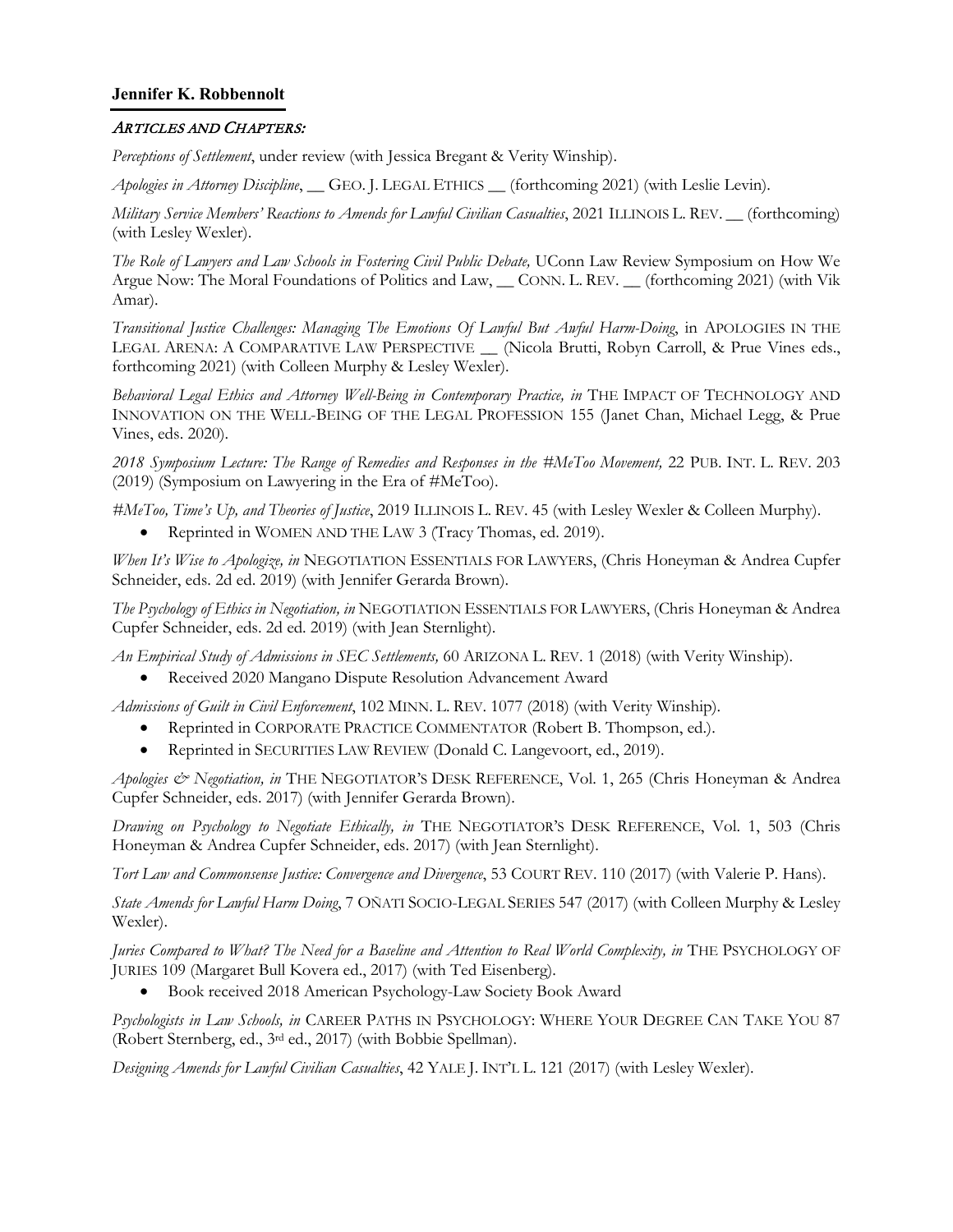*The Psychology of Torts, in* ADVANCES IN PSYCHOLOGY & LAW (Vol. 1) 249 (Monica K. Miller & Brian H. Bornstein eds., 2016) (with Valerie P. Hans).

*Behavioral Ethics Meets Legal Ethics*, 11 ANN. REV. L. & SOC. SCI. 75 (2015).

*Psychology and Effective Lawyering: Insights for Legal Educators,* 64 J. LEGAL EDUC. 365 (2015) (with Jean Sternlight).

• Translated and re-published as *Psicología y abogacía efectiva: Perspectivas para profesores de Derecho*, 31 ADVOCATUS 11 (2014).

*Litigation and Settlement, in* HANDBOOK ON BEHAVIORAL ECONOMICS AND THE LAW 623 (Eyal Zamir & Doron Teichman eds., 2014).

*Bankrupt Apologies,* 10 J. EMPIRICAL LEGAL STUD. 771 (2013) (with Robert Lawless).

*Behavioral Legal Ethics,* 45 ARIZ. ST. L.J. 1107 (2013) (with Jean Sternlight).

- Excerpted in RUSSELL G. PEARCE ET AL., PROFESSIONAL RESPONSIBILITY: A CONTEMPORARY APPROACH (3d ed. 2017).
- Excerpted in NANCY RAPOPORT ET AL., CORPORATE SCANDALS AND THEIR IMPLICATIONS (3d ed. 2018).

*Evaluating and Assisting Jury Competence in Civil Cases, in* THE HANDBOOK OF FORENSIC PSYCHOLOGY 469 (Irving B. Weiner & Randy K. Otto, eds., 4rd ed., 2013) (with Jennifer Groscup & Steven D. Penrod).

*The Effects of Negotiated and Delegated Apologies in Settlement Negotiation,* 37 LAW & HUM. BEHAV. 128 (2013).

*Legal Research Techniques for the Social Scientist, in* RESEARCH METHODS IN FORENSIC PSYCHOLOGY (Steven D. Penrod and Barry Rosenfeld eds., 2011) (with Stephanie Davidson).

*Apologies and Reasonableness: Some Implications of Psychology for Torts*, 59 DEPAUL L. REV. 489 (2010) (Clifford Symposium).

• Translated into Chinese, in THE COGNITIVE SCIENCE OF JUDICIAL DECISION-MAKING, Tsinghua University Press (in progress).

*Apologies and Settlement*, 45 COURT REV. 76 (2010).

*Multiple Constraint Satisfaction in Judging, in* THE PSYCHOLOGY OF JUDICIAL DECISION MAKING 27 (David Klein & Gregory Mitchell eds., 2010) (with Rob MacCoun & John Darley).

*Apologies and Medical Error*, 467 CLINICAL ORTHOPAEDICS & RELATED RES. 376 (2009).

*Attorneys, Apologies, and Settlement Negotiation*, 13 HARV. NEGOT. L. REV. 349 (2008).

*Good Lawyers Should Be Good Psychologists: Insights for Interviewing and Counseling Clients*, 23 OHIO ST. J. DISP. RESOL. 437 (2008) (with Jean Sternlight).

- Excerpted in LEONARD L. RISKIN ET AL, DISPUTE RESOLUTION & LAWYERS (4th ed. 2009).
- Excerpted in CARRIE MENKEL-MEADOW ET AL., APPROPRIATE DISPUTE RESOLUTION: BEYOND THE ADVERSARY MODEL FOR DISPUTE AND CONFLICT (2d ed. 2010).
- Excerpted in SUSAN L. BROOKS & ROBERT G. MADDEN, RELATIONSHIP-CENTERED LAWYERING: SOCIAL SCIENCE THEORY FOR TRANSFORMING LEGAL PRACTICE (2010).
- Excerpted in BARBARA GLESNER FINES, PROFESSIONAL RESPONSIBILITY: A CONTEXT AND PRACTICE CASEBOOK (2013).
- Excerpted in DEBORAH EPSTEIN ET AL., THE CLINIC SEMINAR (2014).
- Excerpted in Carrie Menkel-Meadow et al., Negotiation: Processes for Problem Solving (3d ed. 2020).

*Apologies and Plea Bargaining*, 91 MARQ. L. REV. 295 (2007) (with Margareth Etienne).

*Apologies and Civil Justice*, *in* CIVIL JURIES AND CIVIL JUSTICE: PSYCHOLOGICAL AND LEGAL PERSPECTIVES 195 (Brian Bornstein et al. eds., 2007).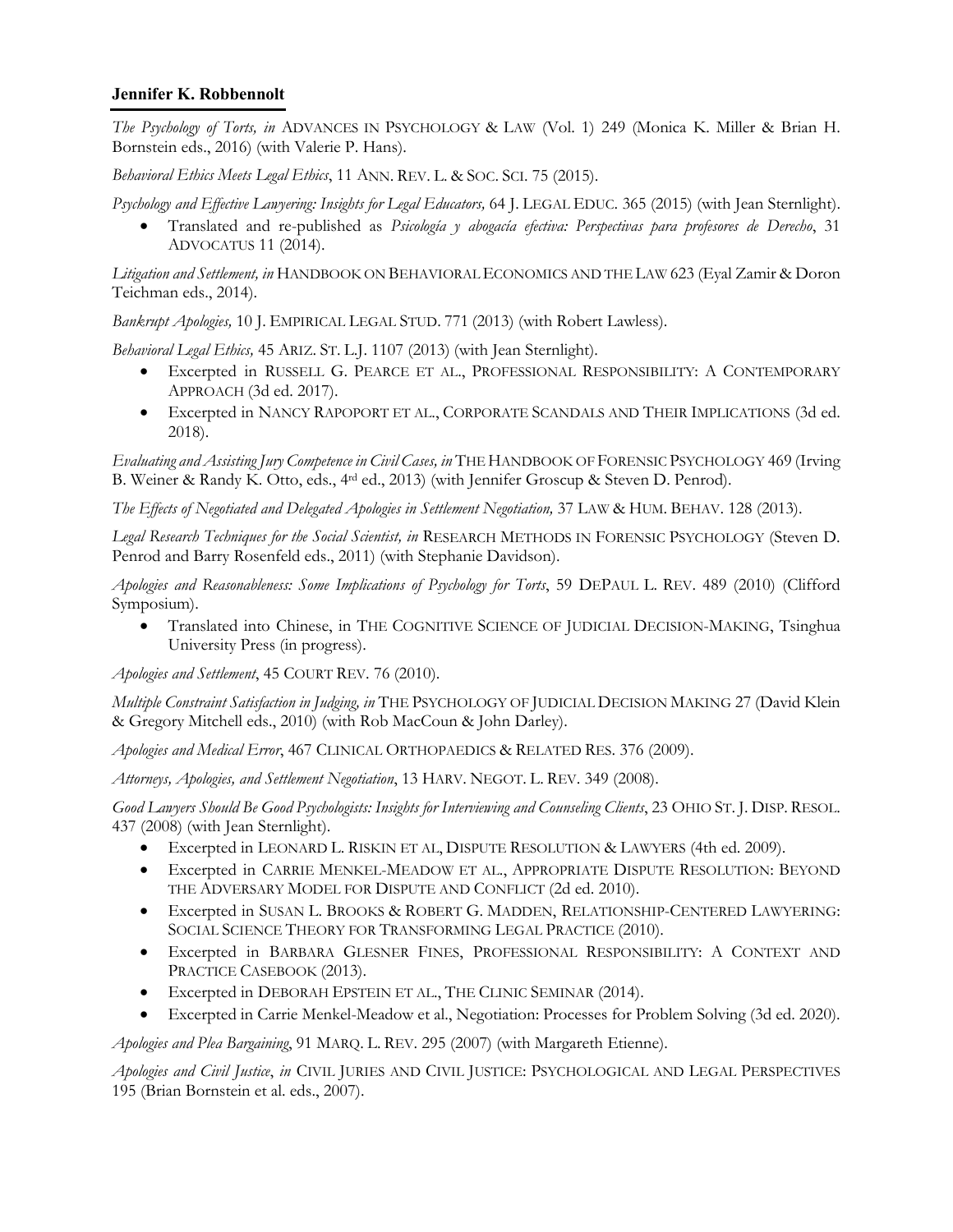*Medical Malpractice in Hip and Knee Arthroplasty,* 6, Supp. 1 J. ARTHROPLASTY 2 (2007) (with Ashish Upadhyay, Sally York, William Macaulay, Brian McGrory, & B. Sonny Bal).

*What If the Lawyers Have Their Way?: An Empirical Assessment of Conflict Strategies and Attitudes Toward Mediation Styles*, 22 OHIO ST. J. DISP. RESOL. 277 (2007) (with Jeffrey H. Goldfien).

*Apologies and Settlement Levers*, 3 J. EMPIRICAL LEGAL STUD. 333 (2006).

- Received 2006 Professional Article Prize, CPR International Institute for Conflict Prevention & Resolution
- Received 2006-2007 Honorable Mention, Carroll P. Hurd Award for Scholarly Excellence

*The Role of Apology in Negotiation, in* THE NEGOTIATOR'S FIELDBOOK 425 (Chris Honeyman & Andrea Cupfer Schneider, eds. 2006) (with Jennifer Gerarda Brown).

*What We Know and Don't Know about the Role of Apologies in Resolving Health Care Disputes*, 21 GA. ST. U. L. REV. 1009 (2005).

*Evaluating Juries by Comparison to Judges: A Benchmark for Judging?* 32 FLA. ST. L. REV. 469 (2005).

*Evaluating and Assisting Jury Competence in Civil Cases, in* THE HANDBOOK OF FORENSIC PSYCHOLOGY (Irving Weiner & Alan Hess, eds., 3<sup>rd</sup> ed., 2005) (with Jennifer Groscup & Steven D. Penrod).

*Apologies and Legal Settlement: An Empirical Examination*, 102 MICH. L. REV. 460 (2003).

- Received 2003 Professional Article Prize Hon. Mention, CPR Institute for Dispute Resolution
- Received 2004 Shook, Hardy, & Bacon Excellence in Research Award
- Reprinted in 54 DEFENSE LAW JOURNAL 1 (2005).
- Excerpted in ROBERT M. LAWLESS ET AL., EMPIRICAL METHODS IN LAW (2010).
- Excerpted in JAY FOLBERG & DWIGHT GOLAN, LAWYER NEGOTIATION: THEORY, PRACTICE & LAW (2d ed. 2011; 3d ed. 2016).
- Selected for replication in Krin Irvine, David Hoffman, & Tess Wilkinson-Ryan, *Law and Psychology Grows Up, Goes Online, and Replicates*, 15 J. EMPIRICAL LEGAL STUD. 320 (2018).

*Symbolism and Incommensurability in Civil Sanctioning: Legal Decision-Makers as Goal Managers*, 68 BROOK. L. REV. 1121 (2003) (with John M. Darley & Robert J. MacCoun).

*News Media Reporting on Civil Litigation and its Influence on Civil Justice Decision Making*, 27 LAW & HUM. BEHAV. 5 (2003) (with Christina A. Studebaker).

*Determining Punitive Damages: Empirical Insights and Implications for Reform*, 50 BUFFALO L. REV. 103 (2002). • Received 2002 Shook, Hardy, & Bacon Excellence in Research Award

*Evaluating Empirical Research Methods: Using Empirical Research in Law and Policy*, 81 NEB. L. REV. 777 (2002).

Punitive Damage Decision Making: The Decisions of Citizens and Trial Court Judges, 26 LAW & HUM. BEHAV. 315 (2002).

*Fractional Factorial Designs for Psycholegal Research*, 20 BEHAV. SCI. & L. 5 (2002) (with Dennis P. Stolle, Marc Patry, & Steven D. Penrod).

*Studying Pre-Trial Publicity Effects: New Methods for Improving Ecological Validity and Testing External Validity*, 26 LAW & HUM. BEHAV. 19 (2002) (with Christina A. Studebaker, Steven D. Penrod, Maithilee K. Pathak-Sharma, Jennifer Groscup, & Jennifer Devenport).

*Psychological Issues in Civil Law, in* TAKING PSYCHOLOGY AND LAW INTO THE TWENTY-FIRST CENTURY 323 (J. Ogloff, ed., 2002) (with Tristin Wayte, Joti Samra, Larry Heuer, & William J. Koch).

*Outcome Severity and Judgments of "Responsibility": A Meta-Analytic Review*, 30 J. APPLIED SOC. PSYCHOL. 2575  $(2000).$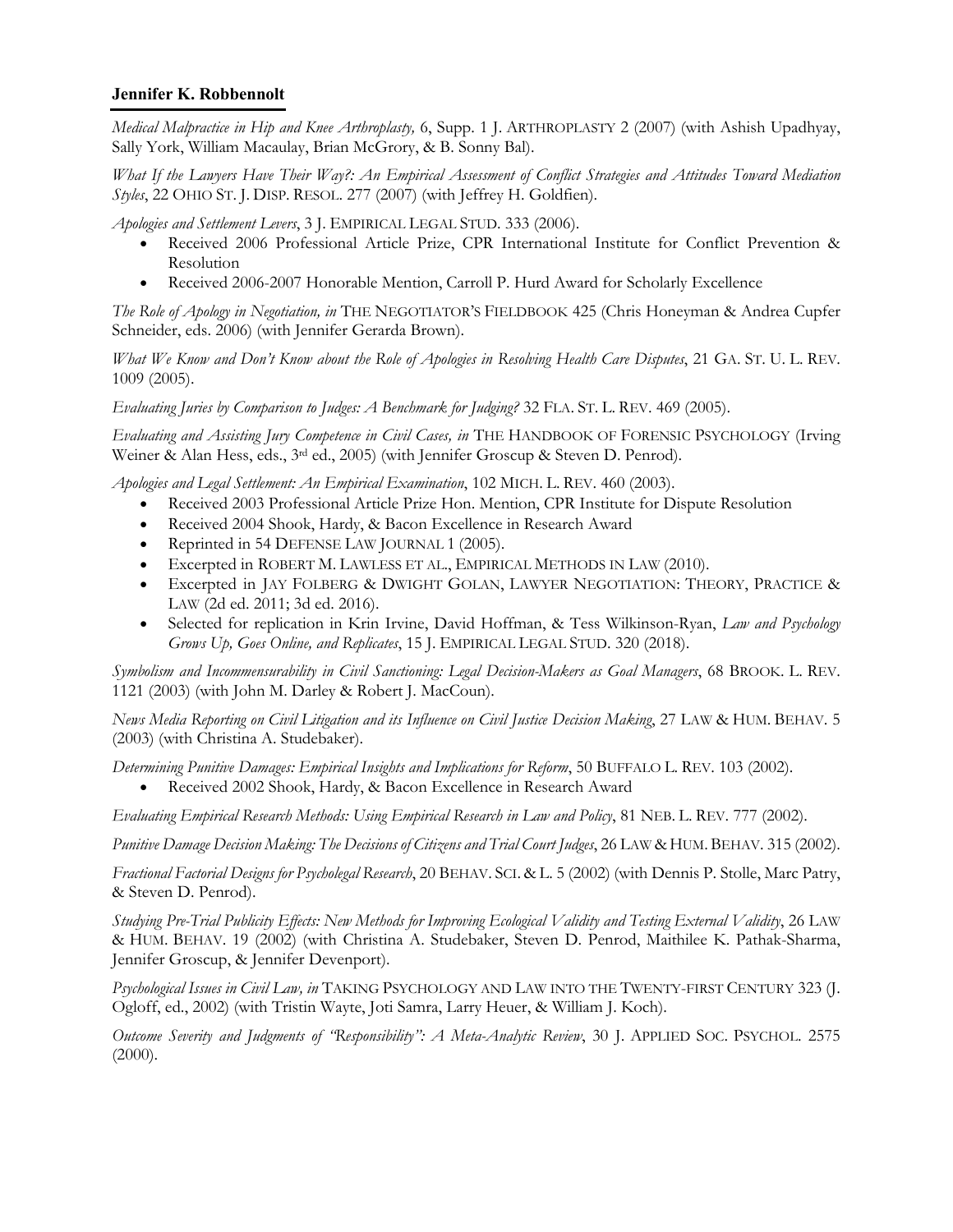*Assessing Pretrial Publicity Effects: Integrating Content Analytic Results*, 24 LAW & HUM. BEHAV. 317 (2000) (with Christina A. Studebaker, Maithilee K. Pathak-Sharma, & Steven D. Penrod).

• Reprinted in THE JURY SYSTEM: CONTEMPORARY SCHOLARSHIP (Valerie P. Hans, ed., 2006) a volume in the INTERNATIONAL LIBRARY OF ESSAYS IN LAW AND SOCIETY series (Austin Sarat, gen. ed.).

*Legal Planning for Unmarried Committed Partners: Empirical Lessons for a Preventive And Therapeutic Approach*, 41 ARIZ. L. REV. 417 (1999) (with Monica Kirkpatrick Johnson).

• Reprinted in PRACTICING THERAPEUTIC JURISPRUDENCE (Dennis Stolle & David Wexler, eds., 2000).

*Assessing and Aiding Civil Jury Competence, in* THE HANDBOOK OF FORENSIC PSYCHOLOGY (Irving Weiner & Alan Hess, eds., 2nd ed., 1999) (with Steven Penrod & Larry Heuer).

*Anchoring in the Courtroom: The Effects of Caps on Punitive Damages*, 23 LAW & HUM. BEHAV. 353 (1999) (with Christina A. Studebaker).

*Using Social Science to Inform the Law of Intestacy: The Case of Unmarried Committed Partners*, 22 LAW & HUM. BEHAV. 479 (1998) (with Monica Kirkpatrick Johnson).

*Federal Abortion Policy and Politics: 1973 to 1996*, in THE NEW CIVIL WAR: THE PSYCHOLOGY, CULTURE, AND POLITICS OF ABORTION (L. J. Beckman & S. M. Harvey, eds., 1998) (with Brian L. Wilcox & Janet E. O'Keeffe).

*An Integration of Hindsight Bias and Counterfactual Thinking: Decision-Making and Drug Courier Profiles*, 21 LAW & HUM. BEHAV. 539 (1997) (with Mark S. Sobus).

*Child Care and Preventing Child Maltreatment, in* ADVANCES IN EARLY EDUCATION AND DAY CARE: VOL. 7. FAMILY POLICY AND PRACTICE IN EARLY CHILD CARE (S. Reifel (Series ed.) & C.J. Dunst & M. Wolery (Vol. eds.), 1997) (with Ross A. Thompson & Debbie Laible).

*The Perceived Fairness of the Psychological Consultant: An Empirical Investigation*, 20 LAW & PSYCHOL. REV. 139 (1996) (with Dennis P. Stolle & Richard Wiener).

*Risks and Benefits of Pediatric Bone Marrow Donation: A Critical Need for Research*, 14 BEHAV. SCI. & L. 375 (1996) (with Victoria Weisz).

*Teen Nonmarital Childbearing and Welfare: The Gap Between Science and Political Discourse*, 52 J. SOC. ISSUES 71(1996) (with Brian L. Wilcox, E. O'Keeffe, & Marissa Reddy).

*Advancing the Rights of Children and Adolescents to be Altruistic: Bone Marrow Donation by Minors*, 9 J. L. & HEALTH 213 (1994-1995) (with Victoria Weisz & Craig M. Lawson).

### OTHER PUBLICATIONS AND BLOG POSTS:

*Sorry Studies,* JUSTIA, Aug. 9, 2019 (with Lesley Wexler).

*Exploring Cy-près, Restorative Justice, and Earned Redemption through* Fleabag*: Part II in a Series,* JUSTIA, August 2, 2019 (with Lesley Wexler & Jennifer Pahre).

*Cy-Prés and Restorative Justice: Part I in a Series,* JUSTIA, July 23, 2019 (with Jennifer Pahre & Lesley Wexler).

*#MeToo and Restorative Justice: Realizing Restoration for Victims and Offenders,* DISP. RESOL. MAG., Winter 2019, at 16 (with Lesley Wexler).

• Digested version reprinted in "The Best of ABA Sections" as *#MeToo and Restorative Justice,* GPSOLO (magazine of the ABA General Practice, Solo and Small Firm Division), July/August 2020, at 68.

*Admissions and Accountability in Civil Enforcement*, COLUMBIA LAW SCHOOL BLUE SKY BLOG, November 7, 2017 (with Verity Winship), http://clsbluesky.law.columbia.edu/2017/11/07/admissions-and-accountability-incivil-enforcement/.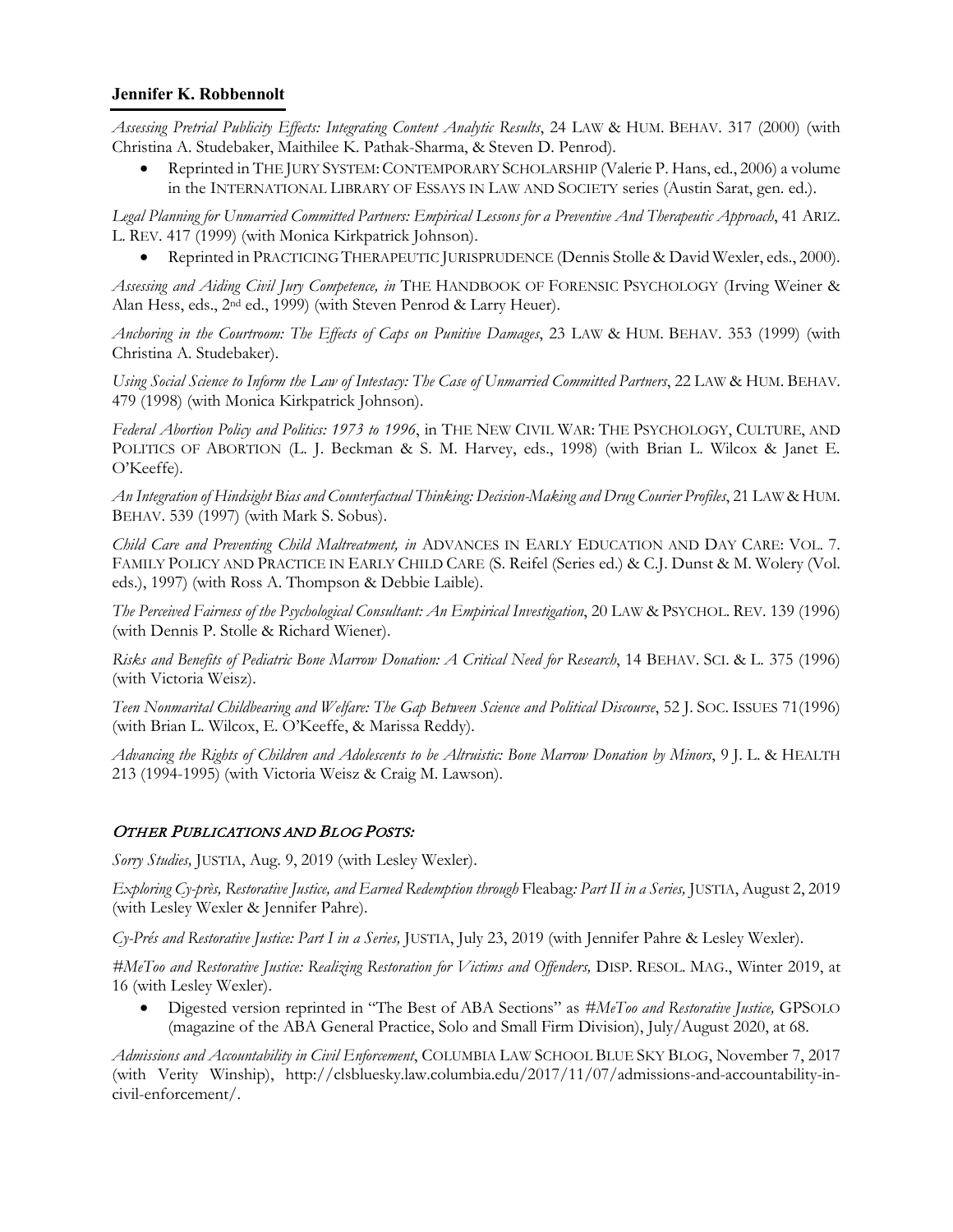*Admitting Wrongdoing to the SEC: An Empirical Study of Admissions in SEC Settlements*, NYU COMPLIANCE AND ENFORCEMENT BLOG, Oct. 24, 2017 (with Verity Winship), https://wp.nyu.edu/compliance\_enforcement/ 2017/10/24/admitting-wrongdoing-to-the-sec-an-empirical-study-of-admissions-in-sec-settlements/.

*Nursing Home Arbitration Clauses: Meaningful Agreement?,* ILLINOIS LAW REVIEW ONLINE BLOG, April 2017 (with Kathryn Kargl), https://illinoislawreview.org/blog/nursing-home-arbitration-clauses/.

*Causation in the Courtroom,* TRIAL, Sept. 2016, at 28 (with Valerie P. Hans).

*The Promise and Perils of Numbers in Negotiation,* DISP. RESOL. MAG., Fall 2015, at 6.

• Digested version reprinted in "The Best of ABA Sections" as *The Use of Numbers in Negotiation and Mediation,* GPSOLO (magazine of the ABA General Practice, Solo and Small Firm Division), January/February 2016, at 76.

*Negotiation and Bargaining: Role of Lawyers,* in INTERNATIONAL ENCYCLOPEDIA OF SOCIAL AND BEHAVIORAL SCIENCES 418 (2d ed., 2015) (with Chris Guthrie).

*Ethics in Legal Decision Making,* Legal Update Column in AP-LS NEWS, Fall 2012 (with Jean Sternlight).

*Jury Competence*, in ENCYCLOPEDIA OF PSYCHOLOGY AND LAW (Brian Cutler, ed., 2008).

*Legal Negotiation*, in ENCYCLOPEDIA OF PSYCHOLOGY AND LAW (Brian Cutler, ed., 2008).

*Apologies and Adverse Medical Events*, ORTHOPEDIC MEDICAL LEGAL ADVISOR, Summer 2006, at 1.

*Secrecy and the USA Patriot Act: Risk Assessment, Privacy, and Accountability*, FORWARD (newsletter of the Society for the Psychological Study of Social Issues), April 2006, at 7 (with Christina E. Wells).

*Forward: Interdisciplinary Perspectives on Fear and Risk Perception in Times of Democratic Crisis*, 69 MO. L. REV. 897 (2004) (with Christina E. Wells).

*Apology—Help or Hindrance?* DISP. RESOL. MAG., Spring 2004, at 33.

• Excerpted in LEONARD L. RISKIN ET AL, DISPUTE RESOLUTION & LAWYERS (3d. ed. 2005)*;*  LEONARD L. RISKIN ET AL, DISPUTE RESOLUTION & LAWYERS (4th ed. 2009); LEONARD L. RISKIN ET AL, DISPUTE RESOLUTION & LAWYERS (5th ed. 2014).

*The Relevance of Psychology to Judges and Judging*, 46 CONTEMP. PSYCHOL.: APA REV. BOOKS 368 (2001) (reviewing LAWRENCE S. WRIGHTSMAN, JUDICIAL DECISION MAKING: IS PSYCHOLOGY RELEVANT? (1999)).

### "JUDICIAL NOTEBOOK," AMERICAN PSYCHOLOGICAL ASSOCIATION'S **MONITOR ON PSYCHOLOGY**:

*Privacy and Public Health,* June 2020, https://www.apa.org/monitor/2020/06/jn.

*What is Fair Compensation?,* January 2020, at \_\_ (with Jennifer Pahre & Lesley Wexler).

*Bullying is Not Just a Problem for Teens,* June 2019, at 25 (with Brittany Wiegand).

*What Rights to Insurance Policies Do Divorced Spouses Have?*, January 2019, at 33 (with Richard L. Kaplan).

*Race, Gender, and Loss of Future Earnings,* June 2018, at 27.

*Differential Pricing for Credit Cards: Surcharge or Discount?*, October 2017, at 29.

*Should Families Be Able to Sue Nursing Homes?*, March 2017, at 36 (with Kathryn Kargl).

*"Brain Games": Helpful Tool or False Promise?,* Sept. 2016, at 18.

*Not Taking 'Yes' For an Answer?*, March 2016, at 26.

*General Motors, Ignition Switches and Claims Resolution,* September 2015, at 26. Reprinted in PSYCHOL. TODAY (Oct. 30, 2015), https://www.psychologytoday.com/blog/sound-sciencesound-policy/201510/when-auto-companies-do-wrong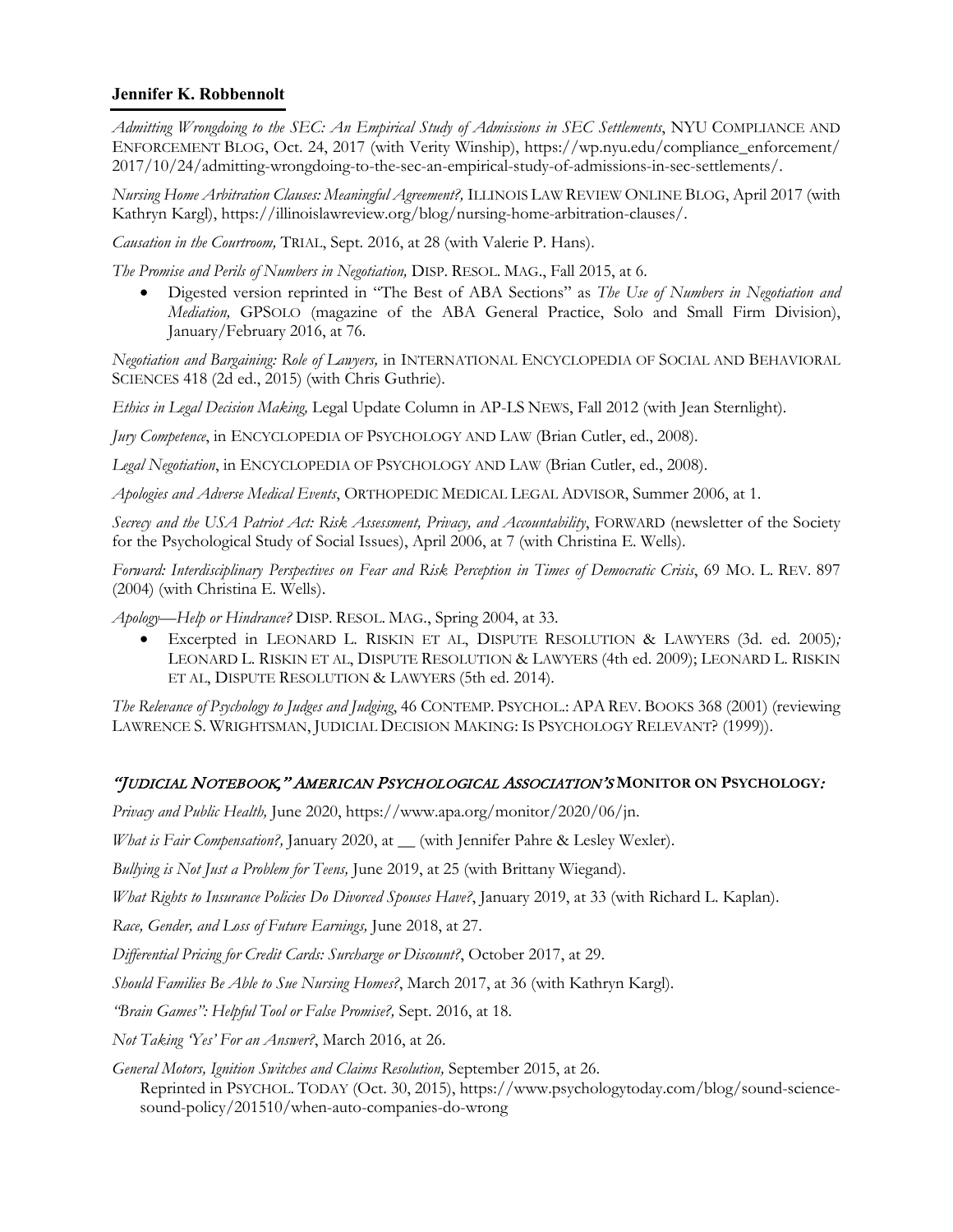*Marching Bands and the Psychology of Hazing,* February 2015, at 24 (with Ben Ganellen).

*Conflicts of Interest and the Psychology of Disclosure,* June 2014, at 22.

*Neither Admit Nor Deny,* September 2013, at 26 (with Jessica Bregant).

*"Liking" on Facebook and the First Amendment,* June 2013, at 22 (with Jessica Bregant).

*Intellectual Property Law and the Psychology of Creativity,* Jan. 2013, at 21 (with Jessica Bregant).

*Public Trials, Private Lives, and Jury Questionnaires,* June 2012, at 23 (with Jessica Bregant).

*Statistical Significance in Court,* January 2012, at 28 (with Jessica Bregant).

*Court Rules on 'Cat's Paw' Theory of Discrimination,* June 2011, at 20 (with Bill Pipal).

*Offensive Speech, Psychology, and the First Amendment,* January 2011, at 24 (with Christina E. Wells).

*Did an Enron Defendant Get a Fair Trial in Houston?,* June 2010, at 26.

*Can Judges Determine Their Own Impartiality?,* February 2010, at 24 (with Matthew Taksin).

*Resolving Disputes Over Childhood Vaccines,* June 2009, at 22 (with Matthew Taksin).

*Jury Selection, Peremptory Challenges, and Discrimination*, Jan. 2009, at 18 (with Matthew Taksin).

*Can a Videotape Speak for Itself?*, July/Aug. 2008, at 30.

*Do Voter Identification Laws Hurt Turnout?*, May 2008, at 16 (with Matthew Taksin).

*Sampling and Mass Torts: The Use of Statistical Samples in Court*, September 2007, at 19.

*Supreme Court Considers Punitive Damage Decision Making: Psychologists Share Research on Jurors' Tendencies*, March 2007, at 52.

*The Psychological Impact of Victim Impact Statements*, Oct. 2006, at 79 (with Christopher H. Sokn).

*Court Mandates Eyewitness Jury Instruction: Psychological Research about Identification Procedures Informed Court's Decision*, April 2006, at 67 (with Christina A. Studebaker).

*Jury Selection: Challenging Peremptory Challenges*, October 2005, at 69.

*Court Rules on Validity of Sentencing Guidelines: Psychological Research can Inform the Debate over Sentencing Reform*, March 2005, at 69 (with Christina A. Studebaker).

*Physician Assisted Suicide: Psychological Research will Inform State Policies*, October 2004, at 86 (with Jay Hastings).

*Judicial Deference in Times of Crisis*, April 2004, at 56 (with Christina E. Wells).

*Court Considers Interrogation Techniques*, October 2003, at 92 (with Elizabeth McNichols).

*Juries, Not Judges, to Determine Facts Necessary for Capital Sentencing*, October 2002, at 21.

*Societal Expectations of Privacy*, April 2002, at 22 (with Julia C. Walker).

*Challenges to Affirmative Action in University Admissions: The Role of Social Science*, October 2001, at 20 (with Julia C. Walker).

*Research Needed on Punitive Damage Decisions*, March 2001, at 32.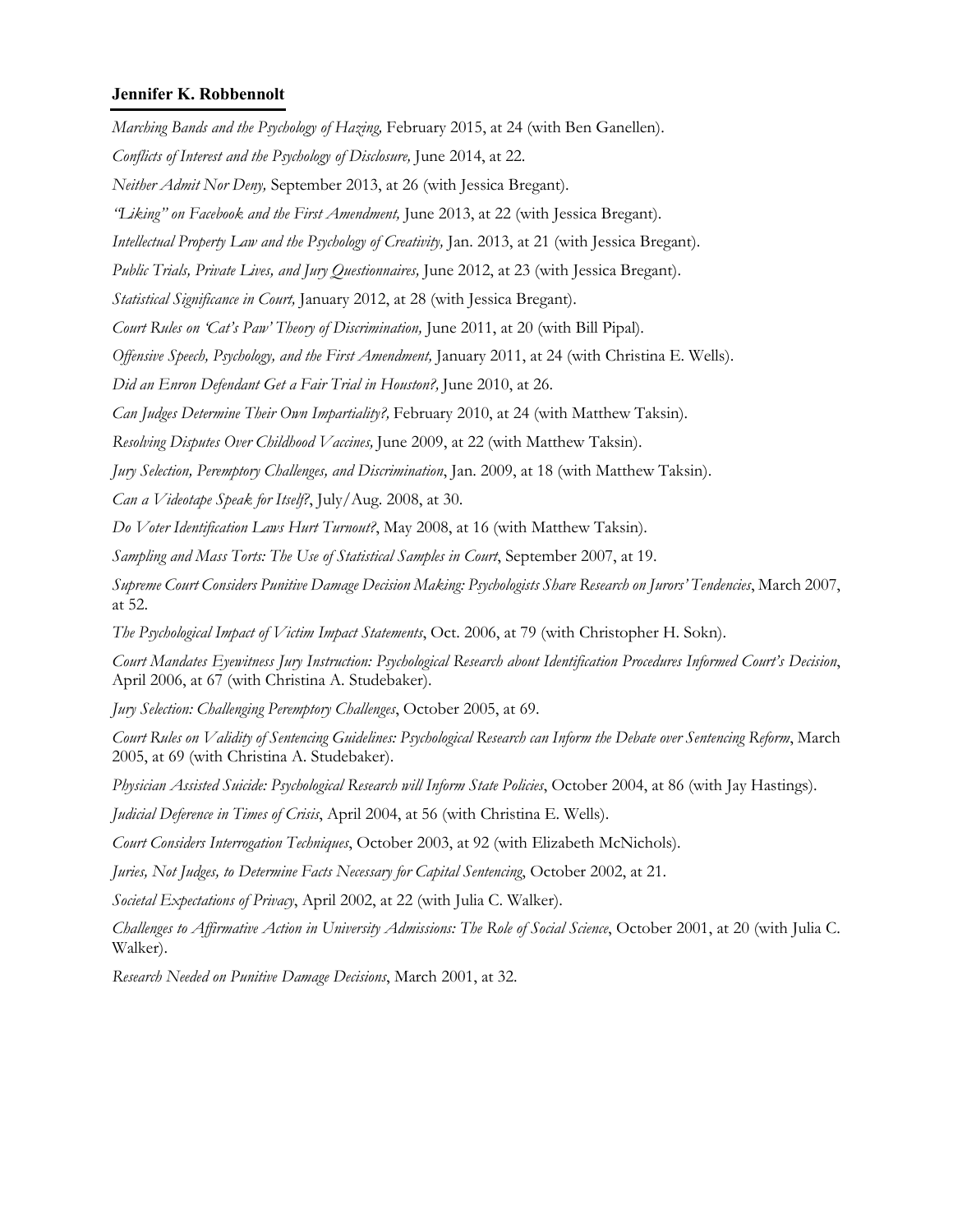#### **HONORS, GRANTS, AND AWARDS**

#### Grants:

| Social and Behavioral Science Research Initiative (SBSRI) Grant (Co-PI)                                                                                                             | $2018 - 2019$    |
|-------------------------------------------------------------------------------------------------------------------------------------------------------------------------------------|------------------|
| Harnessing Artificial Intelligence to Document Uses of Lethal Force by Law Enforcement in Nearly Real Time:<br>Toward the First Comprehensive National Database of Police Shootings |                  |
| National Science Foundation Grant #0241355<br>The Role of Apologies in the Settlement of Civil Disputes                                                                             | $2003 - 2005$    |
| Research Awards:                                                                                                                                                                    |                  |
| Mangano Dispute Resolution Advancement Award                                                                                                                                        | 2020             |
| Wayne R. LaFave Award for Excellence in Faculty Scholarship                                                                                                                         | 2013, 2016       |
| Carroll P. Hurd Award for Scholarly Excellence, Honorable Mention                                                                                                                   | 2007             |
| CPR International Institute for Conflict Prevention & Resolution, Professional Article Award                                                                                        | 2006             |
| Shook, Hardy, and Bacon Excellence in Research Award (co-recipient)                                                                                                                 | 2004             |
| CPR Institute for Dispute Resolution, Professional Article Award, Honorable Mention                                                                                                 | 2003             |
| Shook, Hardy, and Bacon Excellence in Research Award                                                                                                                                | 2002             |
| American Psychology-Law Society Dissertation Award, 2 <sup>nd</sup> place                                                                                                           | 1998             |
| Teaching Awards:                                                                                                                                                                    |                  |
| Outstanding Teaching and Mentoring in the Field of Psychology and Law (AP-LS)                                                                                                       | 2017             |
| Illinois Campus Award for Excellence in Graduate and Professional Teaching                                                                                                          | 2017             |
| John E. Cribbet Excellence in Teaching Award                                                                                                                                        | $2013 - 2015$    |
| (in recognition of exemplary and innovative teaching)                                                                                                                               |                  |
| Gold Chalk Award, University of Missouri Graduate Professional Council                                                                                                              | 2005             |
| (for dedication and service to the advancement of graduate student education)                                                                                                       |                  |
| Blackwell Sanders Peper Martin Distinguished Faculty Achievement Award                                                                                                              | 2004             |
| (for distinguished achievement in teaching)                                                                                                                                         |                  |
| Other:                                                                                                                                                                              |                  |
| University of Nebraska Law-Psychology Program Inaugural Distinguished Alumni Award                                                                                                  | 2016             |
| Ross and Helen Workman Law Research Fellowship                                                                                                                                      | 2007             |
| American Psychology-Law Society Research Grants-in-Aid Awarded                                                                                                                      | 1997, 1998       |
| Warden Funds Research Grant                                                                                                                                                         | 1998             |
| National Institutes of Mental Health Training Grant, Trainee                                                                                                                        | 1994-96, 1997-98 |
| Wolf Summer Research Fellowship                                                                                                                                                     | 1996             |
| Order of the Coif                                                                                                                                                                   |                  |

#### **PROFESSIONAL SERVICE**

#### University of Illinois:

College of Law: Executive Committee (2006 – 2007; 2008 – 2009; 2012 – 2013; 2014 – 2015; 2016 – 2017; 2018 – 2019; 2020 – 2021); Search Committee, Dean of the College of Law (2014 – 2015); Appointments Committee (2006 – 2008; 2010 – 2011; 2016 – 2021); Strategic Planning Committee (2013 – 2014); Admissions Committee (2005 – 2006; 2008-2009 (Chair); 2009 – 2011); Promotion and Tenure Committee (2008 – 2009; 2020 – 2021); Chairs and Professorships Committee (Spring 2016); Lectures Committee (2011 – 2013; 2012 – 2013 (Chair); 2015 – 2016); VAPs/Courtesy Appointments Committee (2016 – 2021); Curriculum Committee (Fall 2015); Discipline Committee (2009 – 2010; 2014 – 2015); Facilities Committee (2006 – 2008); Faculty Appointments Affirmative Action Officer (2007 – 2011); Advisor to the Women's Law Society (2006 – present). U of I Campus: Campus Research Administrators Working Group (2016 – 2021); George A. Miller Program Committee (2016 – 2021); 5-Year Administrator Review (2019); Center for Advanced Study Task Force (2016); Search Committee, Dean of the Graduate College (2007 – 2008); Campus Climate/Campus Conduct Campaign Liaison (2007 – 2011).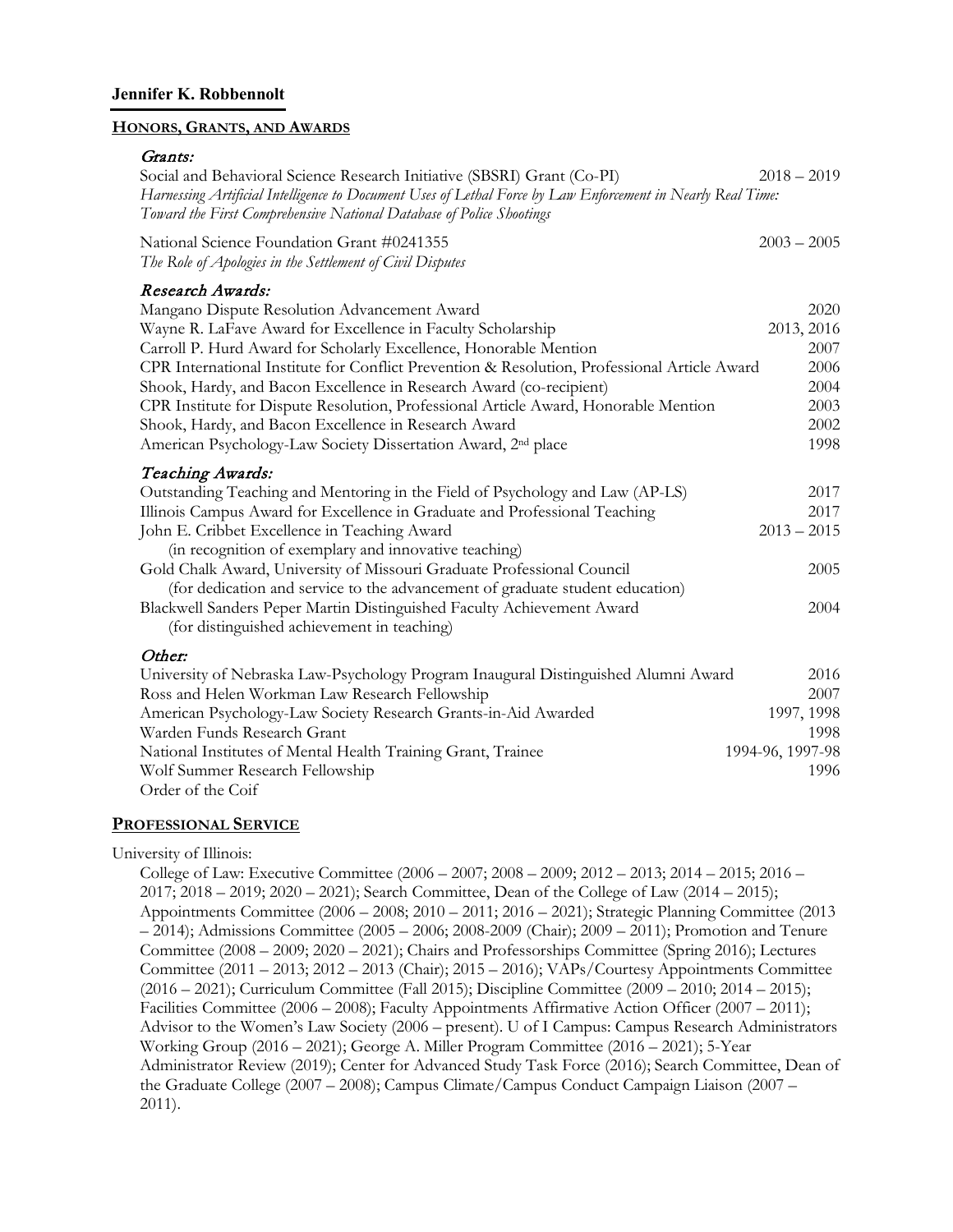University of Missouri: Council of Research Administrators (2004 – 2005); Campus Institutional Review Board (2003 – 2005); Dean Search Committee (2001-2002); Faculty Appointments Committee (2001 – 2005); Joint-Degree Committee (2000 – 2005); Judicial Clerkship Committee (2000 – 2001)

| Associate Editor:                                                                                                                                                                                                                                                                                                                         | Law and Society Review (2019 – present)                                                                                                        |                                                                                                                                                                                                                                                                                                                                                                                                |  |
|-------------------------------------------------------------------------------------------------------------------------------------------------------------------------------------------------------------------------------------------------------------------------------------------------------------------------------------------|------------------------------------------------------------------------------------------------------------------------------------------------|------------------------------------------------------------------------------------------------------------------------------------------------------------------------------------------------------------------------------------------------------------------------------------------------------------------------------------------------------------------------------------------------|--|
| <b>Editorial Boards:</b>                                                                                                                                                                                                                                                                                                                  | Law and Human Behavior<br>Psychology, Public Policy, and Law<br>Law and Social Inquiry (2013-2015)                                             |                                                                                                                                                                                                                                                                                                                                                                                                |  |
| Ad Hoc Reviewer:<br>Journal of Empirical Legal Studies<br>Basic & Applied Social Psychology<br>Law and Human Behavior<br>Law and Society Review<br>Psychology, Crime, & Law<br>The Journal of Tort Law<br>Nature Human Behavior<br>National Science Foundation<br><b>Oxford University Press</b><br>University of Illinois Research Board | American Psychology-Law Society meetings<br>ABA Dispute Resolution Section Publication Board                                                   | Journal of Legal Studies<br>Journal of Behavioral Decision Making<br>Law and Social Inquiry<br>Psychological Science<br>Psychology, Public Policy, and Law<br>Review of Law and Economics<br>The British Academy<br>The Leverhulme Trust<br>American Psychological Association Books<br>Midwestern Association of Graduate Schools<br>Conference on Empirical Legal Studies meetings           |  |
|                                                                                                                                                                                                                                                                                                                                           | American Psychology-Law Society Early Career Grants-in-Aid<br>Social Sciences and Humanities Research Council of Canada                        | Research Foundation - Flanders (Fonds Wetenschappelijk Onderzoek - Vlaanderen, FWO)                                                                                                                                                                                                                                                                                                            |  |
|                                                                                                                                                                                                                                                                                                                                           | American Bar Foundation (ABF), External Research Committee (2008 - 2019)                                                                       |                                                                                                                                                                                                                                                                                                                                                                                                |  |
| American Psychology-Law Society (AP-LS)                                                                                                                                                                                                                                                                                                   | Executive Committee, Secretary (2002 - 2005)                                                                                                   | Specialty Program Chair, Law/Social Science Policy, 2006 & 2008 Annual Meetings; Legal Scholars<br>Committee (2018 - present); Reviewer, Teaching Award (2017); Early Career Professional Grant-in Aid<br>Reviewer (2010, 2013); Dissertation Awards Committee (2000 – 2007); Committee on Relations with<br>Other Organizations (2002 – 2005); Nominations and Awards Committee (2004 – 2005) |  |
| Law and Society Association (LSA)                                                                                                                                                                                                                                                                                                         | Student Paper Prize Committee (2017)                                                                                                           | CRN on Law, Society, and Psychological Science, Organizing Committee (2017 – present)                                                                                                                                                                                                                                                                                                          |  |
|                                                                                                                                                                                                                                                                                                                                           | American Bar Association, Section on Dispute Resolution<br>Committee (2014, 2015); Advisory Reviewer, Publication Board (2018 – present)       | Track Chair, Communication, Neuroscience, Psychology, Annual Spring Conference (2011); Member,<br>Task Force on Research on Mediator Techniques (2013 – 2017); Outstanding Scholar Award                                                                                                                                                                                                       |  |
|                                                                                                                                                                                                                                                                                                                                           | Association of American Law Schools (AALS), Section on Law and Social Sciences<br>Chair-Elect (2006), Chair (2007), Executive Committee (2008) |                                                                                                                                                                                                                                                                                                                                                                                                |  |
|                                                                                                                                                                                                                                                                                                                                           |                                                                                                                                                | Society for the Psychological Study of Social Issues – Courtwatch Committee (2000 – present)                                                                                                                                                                                                                                                                                                   |  |
|                                                                                                                                                                                                                                                                                                                                           | Associate PI, Time-Sharing Experiments for the Social Sciences (TESS) (2009 – present)                                                         |                                                                                                                                                                                                                                                                                                                                                                                                |  |
|                                                                                                                                                                                                                                                                                                                                           | Civil Jury Project – Academic Advisor (2015 – present)                                                                                         |                                                                                                                                                                                                                                                                                                                                                                                                |  |
|                                                                                                                                                                                                                                                                                                                                           | SSRN Law and Psychology Abstracts, Advisory Board (2006 – present)                                                                             |                                                                                                                                                                                                                                                                                                                                                                                                |  |
|                                                                                                                                                                                                                                                                                                                                           | National Science Foundation (NSF), Law and Social Science Advisory Panel (2007 – 2009)                                                         |                                                                                                                                                                                                                                                                                                                                                                                                |  |
| Law School Admissions Council (LSAC), ad hoc committee to review Grants Program (2008)                                                                                                                                                                                                                                                    |                                                                                                                                                |                                                                                                                                                                                                                                                                                                                                                                                                |  |
|                                                                                                                                                                                                                                                                                                                                           |                                                                                                                                                | Search committee member - Law/Psychology Program Director, University of Nebraska-Lincoln                                                                                                                                                                                                                                                                                                      |  |